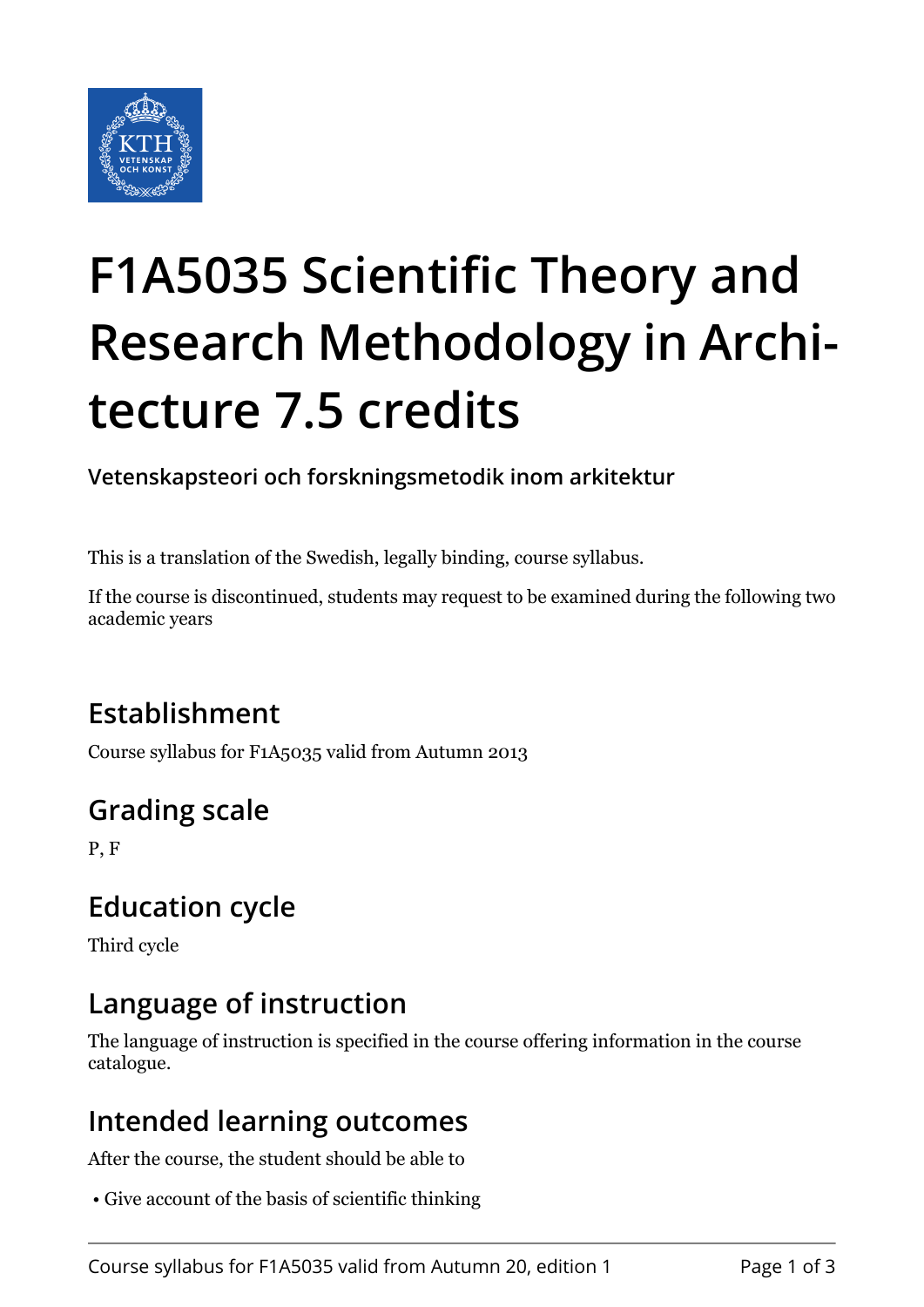- Give an overview description of the field of scientific theory including larger traditions and theoretical fields, as well as define differences and similarities them in between
- Give an overview description of different research methodologies including their strengths and weaknesses
- Identify and discuss the relations between different research traditions and their counterparts in the field of architecture.
- Describe the relations beween research question, theory, method, and research practice
- Critically reflect over ones´own methods from the perspective of scientific theory
- Independently author research projects for the purpose of grant applications

#### **Course contents**

Scientific theory and research methodology within architecture aims at giving an introduction to basic questions in scientific theory and methodology as well as develop the doctoral student´s understanding of the relations between epistemology, ontology and methodology. This framework includes both practise based research and artistic research, and more traditional theories and methods, as well as both qualitative and quantitative traditions. The student will on the one hand develop understanding for how different fields approach and formulate research questions, and on the other hand develop an increased understanding of their own field in a scientific context. In addition, the course addresses the interplay between research question, method, and result.

After the course, the doctoral student should be able to on the one hand position their own project in a scientific and theoretical context, and on the other hand have an understandig of how other fields operate and reason, and perform research work. The course hereby supports interdisciplinary understanding and development. In addition, the student should have basic knowledge of the relation between research question and methodology, as well as between strengths and weaknesses of different methodological approaches.

The theoretical and methodologiacal focus of the course vary between the occasions the course is run, which is described in each individual course announcement, but the aim is always to give a wide understanding that includes the different theoretical and methodological fields within the School of architecture as well as architecture reseeach in a wide, international perspective.

# **Specific prerequisites**

In order to follow the course a student must have completed a Masters´degree in architecture or adjoining fields, or have an equivalent level of education. Priority is given to students enrolled at KTH or as doctoral students in architecture at other universities.

# **Examination**

- DEL1 Participation, 2.5 credits, grading scale: P, F
- INL1 Homework, 2.5 credits, grading scale: P, F
- SEM1 Seminars, 2.5 credits, grading scale: P, F